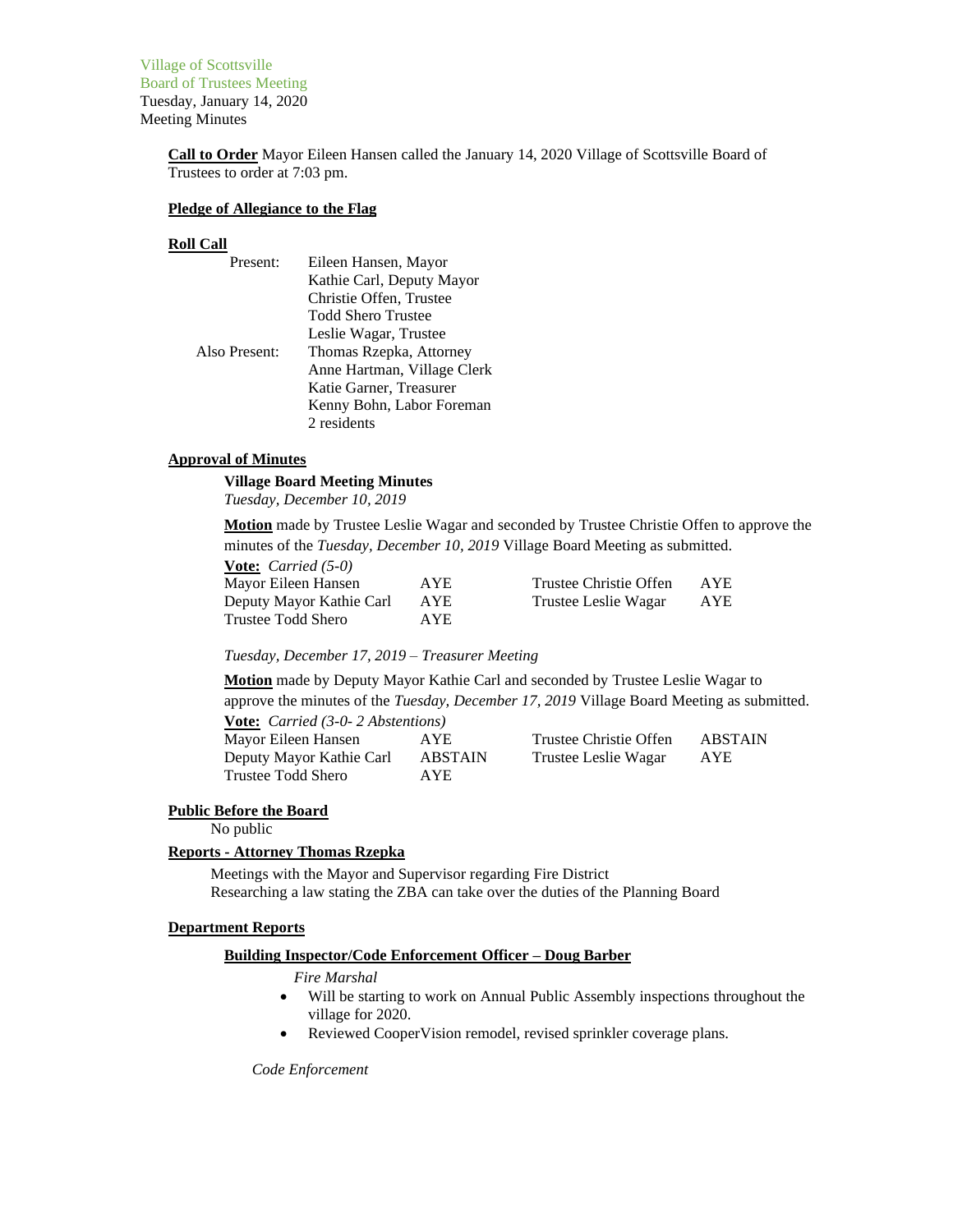- 69 Rochester Street, upon follow up they have been cleaning up the junk cars and other storage issues. Progress has been noted and will continue to monitor the situation.
- Maple Street, resident noticed a vacant home with doors falling off. Doors have been properly secured back on the home and home locked up.
- Scott Crescent, neighbor dispute over storm water drainage issue. Working with DPW for a common resolution.
- Briarwood Apts, notified management that there was a complaint about the unsafe swing set on their property.

#### *Building Inspector*

- 43 Building Permits were issued in 2019
- Follow up on outstanding permits to check on progress
- 2 new permits have been issued
- Working with a resident on Scott Crescent regarding their letter from FEMA about flood elevation concerns.
- CooperVision Office renovation phase three. Framing is up they are currently working on dry wall
- CooperVision plans for their redoing of their main entrance is under review, demo has started

Completed 2019 Year report that must be filed with the state by April 1

#### **DPW**

- 2008 Leaf Machine reconditioning and repair, spent \$4,000 it should be good for another 8 years (brand new costs \$40,000 plus)
- Hauled brush pile offsite
- Straightened and repaired numerous street signs
- Snow removal/Salted roads
- Automated truck repairs
	- Hoping by mid-April the new truck will be delivered, undercarriage will be treated to prevent corrosion, working with WCCSD
- Christmas tree pickup
- Festival of Lights preparation and cleanup
- Emergency sewer plugs (x3)
- Preventative sewer flushing across entire village

#### *Renewal of Annual Monroe County Maintenance Permit for 2020 (Motion rescinded below)*

**Motion** made by Trustee Leslie Wagar and seconded by Trustee Christie Offen to authorize the Mayor to sign the renewal of the Monroe County Annual Maintenance Permit for 2020 for an amount not to exceed \$800.00 pending attorney review.

#### **Vote:** *Carried (5-0)*

| Mayor Eileen Hansen      | AYE.       | Trustee Christie Offen | <b>AYE</b> |
|--------------------------|------------|------------------------|------------|
| Deputy Mayor Kathie Carl | <b>AYE</b> | Trustee Leslie Wagar   | AYE        |
| Trustee Todd Shero       | AYE.       |                        |            |

# *Hire Full Time DPW Laborer*

**Motion** made by Trustee Christie Offen and seconded by Deputy Mayor Kathie Carl to authorize the Mayor to hire Kyle Tillich to fill the position of full time DPW Laborer.

| AYE. | Trustee Christie Offen | AYE. |
|------|------------------------|------|
| AYE  | Trustee Leslie Wagar   | AYE  |
| AYE. |                        |      |
|      |                        |      |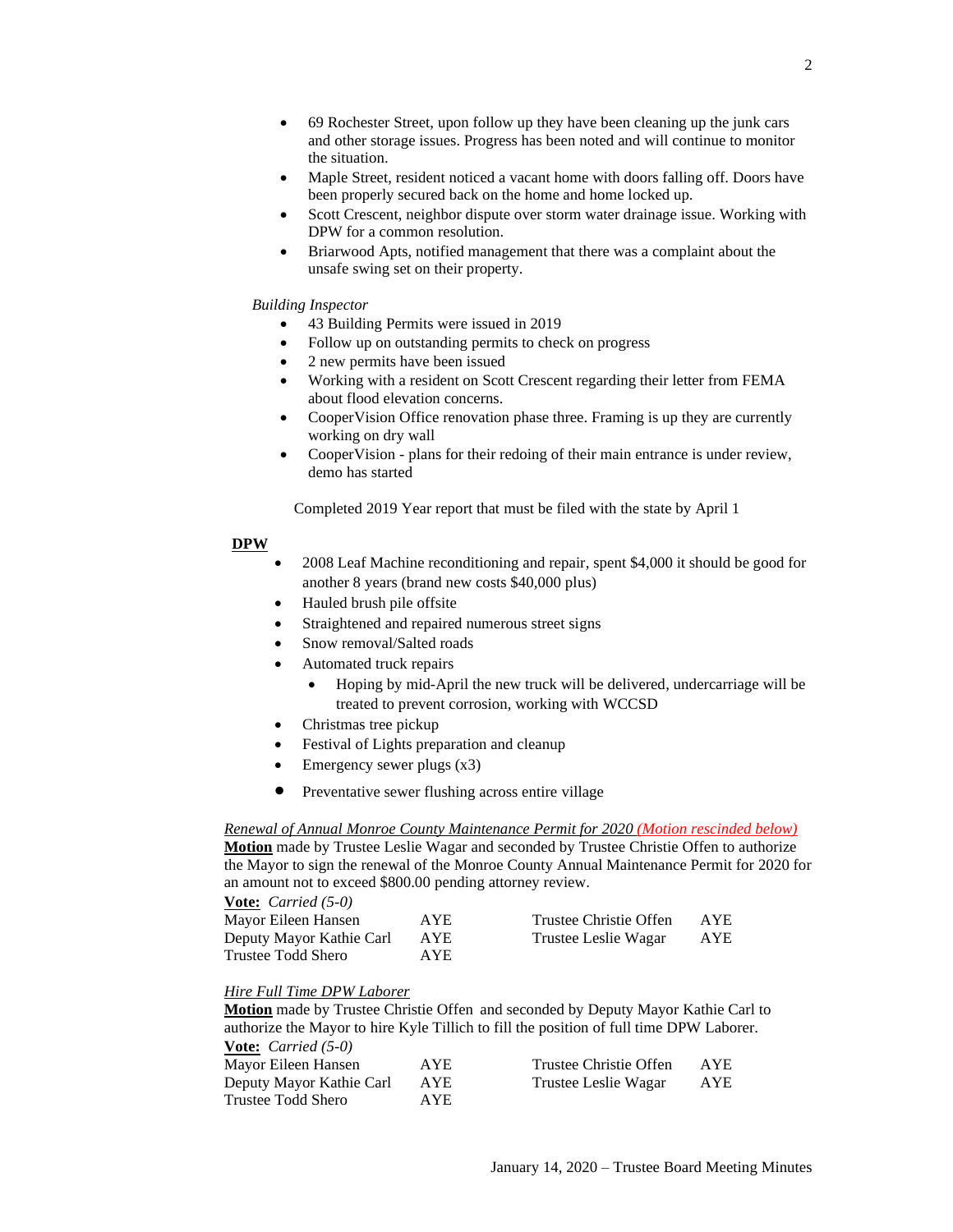#### *Cyncon Equipment plow quote*

This will get pushed to the next budget. – Kenny will verify expiration of the quote.

#### *Dan Walzer Retirement*

Submitted letter of intent, last day of work will be March 13, 2020.

#### *Broken Light Pole for parking lot*

In contact with National Grid to cut the power, who owns the pole? Pole needs to be cut down and leave connections underground

#### **Treasurer – Katie Garner**

| <b>Contents</b> |                                           |
|-----------------|-------------------------------------------|
| Packet 1        | <b>Treasurers Report</b>                  |
|                 | AP Checking Rec                           |
|                 | <b>Bank-Book Activity</b>                 |
|                 | <b>MM Reserve Accounts</b>                |
| Packet 2        | AP Check Listing Prepaids                 |
| Packet 3        | AP Check Listing Payables thru 01/14/2020 |
| Packet 4        | Revenue Report                            |
| Packet 5        | <b>Expense Report</b>                     |

## *Prepaid Bills:*

**Motion** made by Trustee Leslie Wagar and seconded by Trustee Todd Shero to approve the prepaid bills through January 6, 2020, with totaling *\$2,854.45*. **Vote:** *Carried (5-0)* Mayor Eileen Hansen AYE Trustee Christie Offen AYE Deputy Mayor Kathie Carl AYE Trustee Leslie Wagar AYE Trustee Todd Shero AYE

#### *Pay Bills:*

**Motion** made by Trustee Leslie Wagar and seconded by Deputy Mayor Kathie Carl to approve payables on the AP Check Register Report through January 14, 2020, with General Payables totaling *\$57,983.27*.

| <b>Vote:</b> <i>Carried</i> $(5-0)$ |      |                        |            |
|-------------------------------------|------|------------------------|------------|
| Mayor Eileen Hansen                 | AYE. | Trustee Christie Offen | <b>AYE</b> |
| Deputy Mayor Kathie Carl            | AYE  | Trustee Leslie Wagar   | AYE        |
| Trustee Todd Shero                  | AYE. |                        |            |
|                                     |      |                        |            |

*Treasurers Report:*

#### **Updates:**

Working on 1099s to be sent out this month to vendors

Starting budget prep for upcoming budget meetings

Generated & mailed annual bills for WCCSD recycling/Fire Company Rent

#### **Expenses:**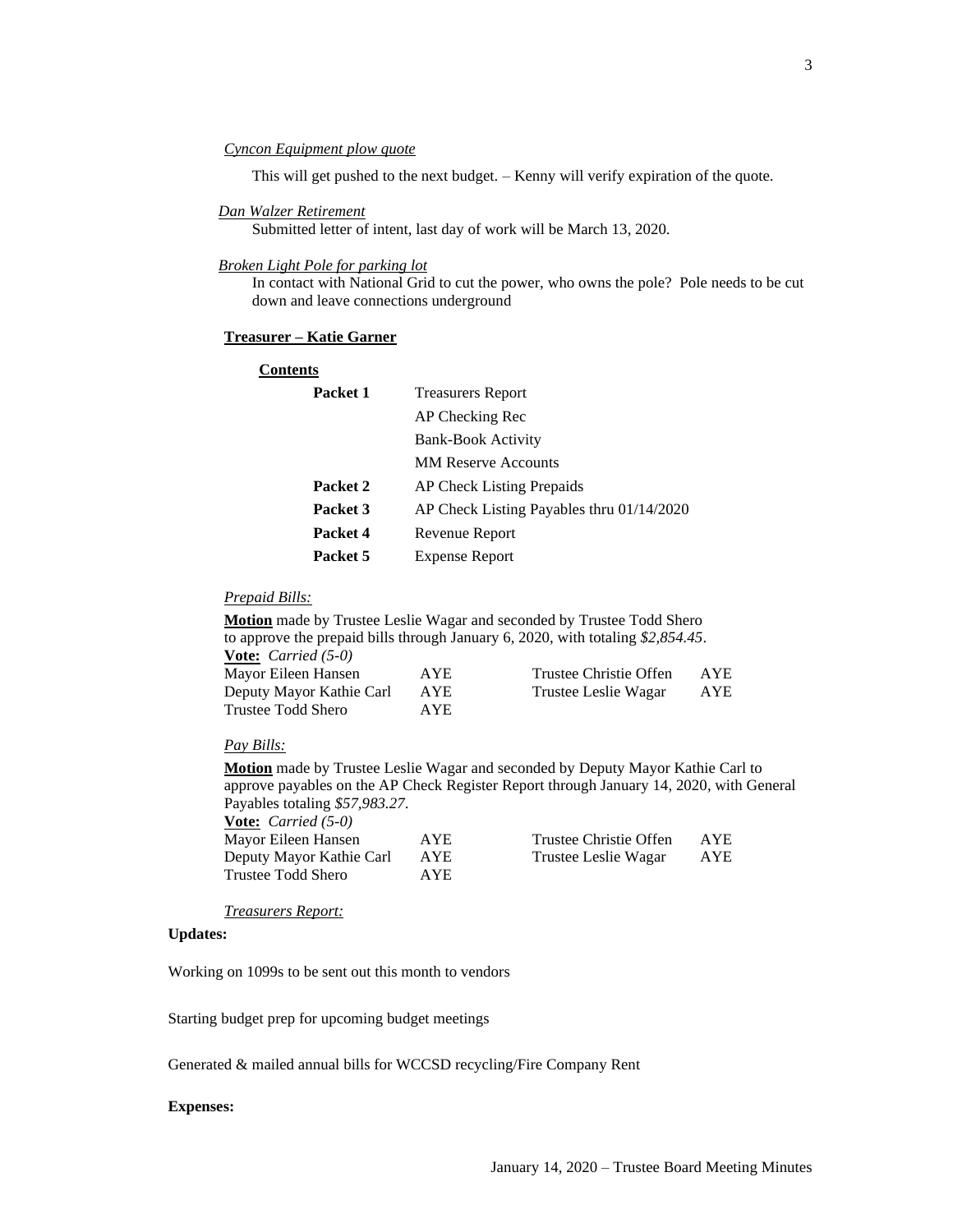|          | <b>Overspent Lines</b>             | Why?                               |
|----------|------------------------------------|------------------------------------|
| A.5182.4 | <b>Street Lighting Contractual</b> | <b>LED Street Light Conversion</b> |
| A.8140.1 | <b>Storm Sewer Salaries</b>        | Catch basin grant?<br><b>EPG</b>   |
| A.8140.4 | <b>Storm Sewer Contractual</b>     | Grant?                             |

#### *Renewal of Annual Monroe County Maintenance Permit for 2020*

**Motion** made by Trustee Leslie Wagar and seconded by Deputy Mayor Kathie Carl Offen to rescind the motion made to authorize the Mayor to sign the renewal of the Monroe County Annual Maintenance Permit for 2020 for an amount not to exceed \$800.00 and to authorize Ken Bohn to sign the renewal of the Monroe County Annual Maintenance Permit for 2020 and to authorize payment for an amount not to exceed \$800.00.

**Vote:** *Carried (5-0)* Mayor Eileen Hansen AYE Trustee Christie Offen AYE Deputy Mayor Kathie Carl AYE Trustee Leslie Wagar AYE Trustee Todd Shero AYE

#### *2020-2021 Tax Cap Override:*

**Motion** made by Trustee Leslie Wagar and seconded by Deputy Mayor Kathie Carl to set a Public Hearing for Tuesday, February 11, 2020, at 7:15 pm to consider a Local Law 1-2020 to override the tax cap for the 2020-2021 budget year.

**Vote:** *Carried (5-0)*

| Mayor Eileen Hansen      | AYE. | Trustee Christie Offen | AYE |
|--------------------------|------|------------------------|-----|
| Deputy Mayor Kathie Carl | AYE  | Trustee Leslie Wagar   | AYE |
| Trustee Todd Shero       | AYE  |                        |     |

#### *Set Budget Workshop Dates*

Department Heads will have budgets in by January 24

Mayor Hansen and Treasurer will put a tentative budget together to present to the Board per guidelines of municipal law for the process of putting a budget together. Tentative budget will be disseminated to the Board before the workshop dates.

Trustee Offen opposed to this process.

Attorney Rzepka stated this is the process set forth by Municipal Law.

February 18, 2020 at 6:00 pm February 24, 2020 at 6:30 pm March 4, 2020 at 6:30 pm

**Motion** made by Deputy Mayor Kathie Carl and seconded by Trustee Leslie Wagar to approve the dates listed above for the 2019-2020 Budget Meeting Schedule.

| <b>Vote:</b> <i>Carried</i> $(5-0)$ |  |
|-------------------------------------|--|
|                                     |  |

| Mayor Eileen Hansen      | AYE        | Trustee Christie Offen | AYE. |
|--------------------------|------------|------------------------|------|
| Deputy Mayor Kathie Carl | <b>AYE</b> | Trustee Leslie Wagar   | AYE  |
| Trustee Todd Shero       | AYE.       |                        |      |

#### **Clerk – Anne Hartman**

*Park Permits* – no new permits

#### *Update Employment Application*

Remove the salary history question, new law prohibits asking

#### *Photo Release Form*

We currently do not have one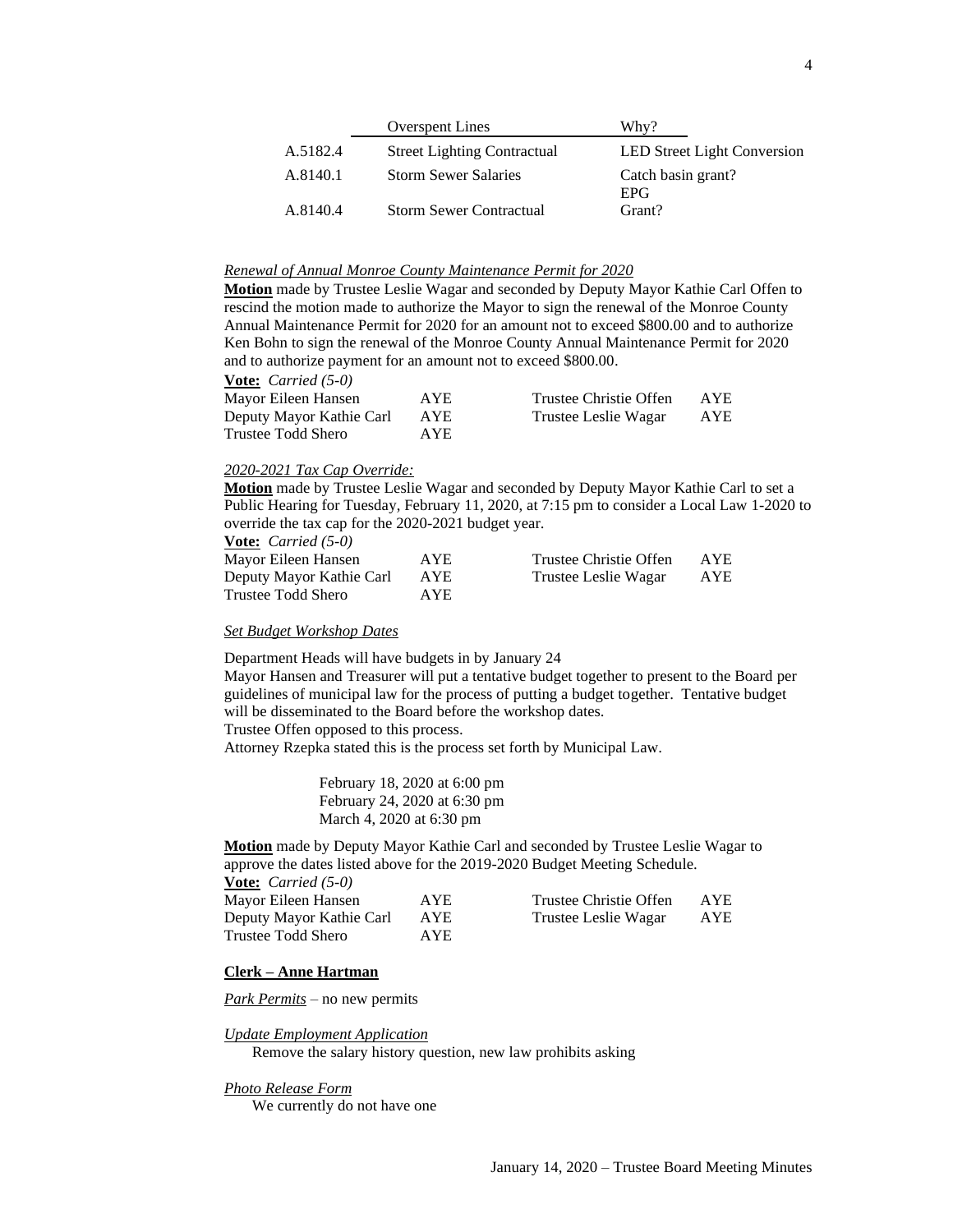#### *Deputy Clerk Computer*

**Motion** made by Trustee Leslie Wagar and seconded by Deputy Mayor Kathie Carl to authorize the purchase from The PinPoint Group of a desktop for the Deputy Clerk in an amount not to exceed \$631.54.

| <b>Vote:</b> <i>Carried</i> $(5-0)$ |            |                        |      |
|-------------------------------------|------------|------------------------|------|
| Mayor Eileen Hansen                 | <b>AYE</b> | Trustee Christie Offen | AYE. |
| Deputy Mayor Kathie Carl            | <b>AYE</b> | Trustee Leslie Wagar   | AYE  |
| Trustee Todd Shero                  | AYE.       |                        |      |

#### *2020 Paid Family Leave rider*

**Motion** made by Trustee Leslie Wagar and seconded by Deputy Mayor Kathie Carl to approve the Paid Family Leave rider 2020 as submitted by ShelterPoint Life Insurance. **Vote:** *Carried (5-0)* Mayor Eileen Hansen AYE Trustee Christie Offen AYE

| Mayor Elleen Hansen      | AIE  | Trustee Unristie Ullen | AIL |
|--------------------------|------|------------------------|-----|
| Deputy Mayor Kathie Carl | AYE  | Trustee Leslie Wagar   | AYE |
| Trustee Todd Shero       | AYE. |                        |     |

Attorney Rzepka stated he sees no concerns with the Monroe County Maintenance Permit.

#### **Trustee Reports:**

#### **Deputy Mayor Kathie Carl** - Finance

Working with the Treasurer on fire finances.

## **Trustee Christie Offen -** Grants

No report

# **Trustee Todd Shero - E**quipment

No report

#### **Trustee Leslie Wagar - C**ommunications Meeting with Mark Turner for a Community Calendar

## **Mayor's Reports - Eileen Hansen**

Summarized NYCOM legislative update

## **Old Business**

*National Grid LED Conversion*

Sent in payment for the conversion

# *Solar Liberty*

The Mayor and Attorney met with SL, they will give the 3 yrs of operating and maintenance at no charge, do not need their 32" monitoring system, we can use any tv at a lower cost, SL monitors once a week, with a screen hooked up the Village will be able to see the output and any problems immediately. The Mayor will ask Solar Liberty for a brochure explaining the monitoring.

Recently panel box upgrade – did Solar Liberty hire the contractor to connect to the panel box? The box is fried, we will need to install a new one. We did not receive any bills, must have been a Solar Liberty contractor.

WWTP building being used by the Greenway – develop the Town property

#### *Surplus 2003 Chevy Tahoe*